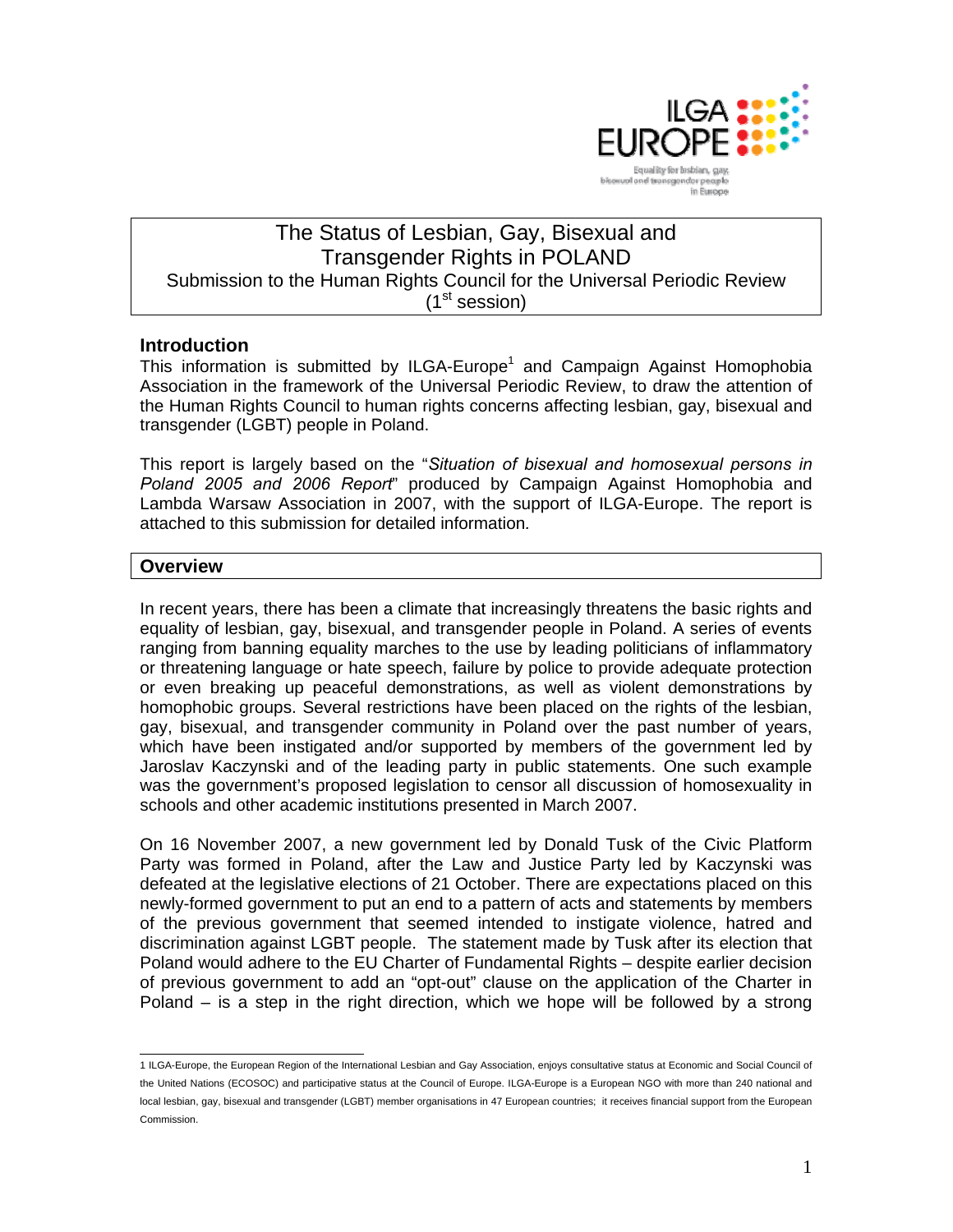commitment by the new government to protecting the rights of LGBT people on the ground.

**Promotion and protection of LGBT rights on the ground – Implementation of international human rights obligations** 

### 1. **Right to freedom of peaceful assembly and association** (Article 21 of ICCPR)

In recent years, there have been several violations of the right to freedom of peaceful assembly of human rights defenders campaigning for equality and against discrimination based on sexual orientation in Poland. Equality marches and parades intended to provide a platform for a discussion about tolerance, anti-discrimination and respect for the rights of sexual minorities were banned in Warsaw (in June 2004 and May 2005) and in Poznan (November 2005). On 3 May 2007, the European Court of Human Rights (ECtHR) found that the ban on the equality march in Warsaw in 2005 was illegal and discriminatory (*Bączkowski and Others v. Poland*).<sup>2</sup> The former Minister of Foreign Affairs appealed the ECtHR's sentence but on September  $25<sup>th</sup>$  2007, the ECtHR has rejected the Polish Government's appeal.

Several UN special procedures<sup>3</sup> have responded to cases of bans of peaceful demonstrations and public events organized by LGBT organisations. The Special Representative on the Situation of Human Rights Defenders has repeatedly expressed concerns that the banning of equality marches is based primarily on intolerance towards the LGBT community in Poland.<sup>4</sup> The Special Representative has also raised concerns about the fact that homophobic statements made political figures – such as statements saying that "a parade would be 'sexually obscene' and offensive to other people's religious feelings" or the "homosexuals try to infect others with their homosexuality, then the State must intervene in this violation of freedoms" – has contributed to this climate of intolerance<sup>5</sup>.

It is also of concern that in most cases, the bans were issued on grounds of security concerns or public order, despite the fact that security measures had been agreed to between municipalities and organizers of events. In this regard, we would like to recall that States should ensure that notions such as public order and morality, and public security is not used to restrict the exercise of the rights to freedom to peaceful assembly solely on the basis that it affirms diverse sexual orientations.

Moreover, where equality marches and prides took place, the police failed to provide adequate protection to participants on several occasions: in November 2004, the Equality Parade in Poznan was stopped when the police failed to protect the demonstrators from members of a right wing group known as the All Polish Youth who

 2 The ECtHR judgment is available at www.ilga-

europe.org/europe/guide/country\_by\_country/poland/european\_court\_of\_human\_rights\_ban\_on\_lgbt\_pride\_in\_warsaw\_was\_illegal\_and\_discriminato ry

<sup>3</sup> Among others, the Special Representative of Human Rights Defenders (Reports A/61/312, E/CN.4/2006/95/Add.1 and A/HRC/4/37/Add.1) and the Special Representative together with the Special Rapporteur on contemporary forms of racism, racial discrimination, xenophobia and related intolerance.

<sup>4</sup> See the following reports of the Special Representative of Human Rights Defenders: Reports A/61/312, E/CN.4/2006/95/Add.1 and A/HRC/4/37/Add.1

<sup>5</sup> Referenced in Special Representative's Report A/HRC/4/37/Add.1. Also see "Collection of homophobic statements in written media" compiled by Campaign against Homophobia available at www.ilga-

europe.org/europe/quide/country\_by\_country/poland/collection\_of\_homophobic\_statements\_in\_written\_media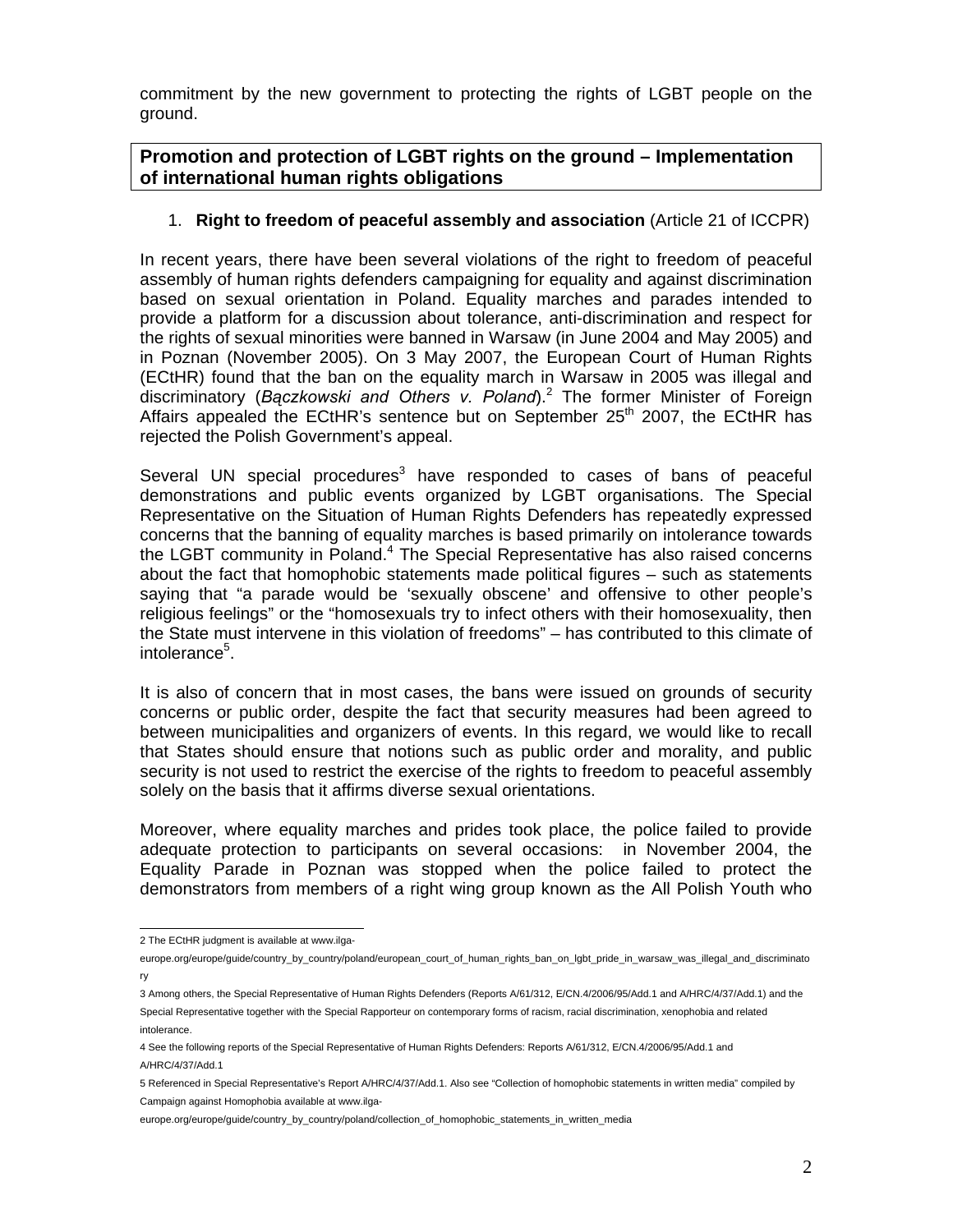blocked the event; that same year, peaceful participants in the Krakow March for Tolerance became victims of physical attacks by extreme nationalist groups; in November 2005, demonstrators in Poznan were reportedly harassed and intimidated by members of the All Polish Youth. Not only does such harassment prevent peaceful demonstrators from carrying out their legitimate human rights activities, but failure to provide adequate protection against violence to persons exercising their right to freedom of peaceful assembly also constitutes a violation of article 21 of the ICCPR. In this context, we would like to recall that according to the Declaration on Human Rights Defenders, States have a responsibility for protecting defenders against violence and threats (art. 2 and 12).

## 2. **Right to equality and non-discrimination** (Article 26 of ICCPR; Article 2 of ICESCR)

In fulfillment of its obligations, Poland transposed the two European Union antidiscrimination directives Council Directives 2000/43 and 2000/78) into national law. As such, protection from discrimination on the grounds of race or ethnic origin is explicitly granted in employment as well as in areas such as social protection, social benefits, education, access to and provision of goods and services, including housing, as per EU Directive 2000/43. However, protection against other forms of discrimination outside employment is mainly regulated by means of general Constitutional provisions some of which are applicable only to Polish citizens, and field-specific provisions providing rights (for example) to social security, healthcare, etc. $6$  In theory, these provisions are directly enforceable against the state but in practice, Constitutional provisions are rarely invoked directly. There are no definitions of discrimination outside the employment context.<sup>7</sup> A recent study conducted for the European Commission also concluded that there is little in the way of legal control of sexual orientation discrimination outside the employment context in Poland.<sup>8</sup>

This lack of legal clarity around the effective protection against discrimination based on sexual orientation, among other grounds, constitutes a serious limitation to the implementation of Article 26 of the ICCPR which recognizes that "All persons are equal before the law and are entitled without any discrimination to the equal protection of the law", $9$  as well as Article 2 (2) of the ICESCR stipulates that "the rights enunciated in the present Covenant will be exercised without discrimination of any kind […]." The current legislation in Poland does not guarantee to all persons equal and effective protection against discrimination, in particular in the enjoyment of economic and social rights. Moreover, the lack of protection against discrimination based on gender identity also constitutes a failure of the State to take all necessary legislative measures to guarantee equality before the law for everyone.<sup>10</sup>

The approval of a law providing protection against discrimination on the grounds listed in Article 13 of the European Union Treaty – which includes sexual orientation – in relation

 6 The Constitution contains an equal treatment clause concerning access to health care services which specifically provides for special health care in the case of children, pregnant women, disabled people, mentally ill people and persons of advanced age, and provides the right to education without discrimination (Art. 70.).

<sup>7</sup> Human European consultancy and Migration Policy Group, "Comparative analyses on national measures to combat discrimination outside employment and occupation", Study carried out for the European Commission, December 2006. http://ec.europa.eu/employment\_social/fundamental\_rights/pdf/pubst/stud/mapstrand1\_en.pdf

<sup>8</sup> Ibid, p. 60.

<sup>9</sup> Similar provisions are included in article 14 of the European Convention on Human Rights. 10 See the Yogyakarta Principles (Principle 20) at http://www.yogyakartaprinciples.org/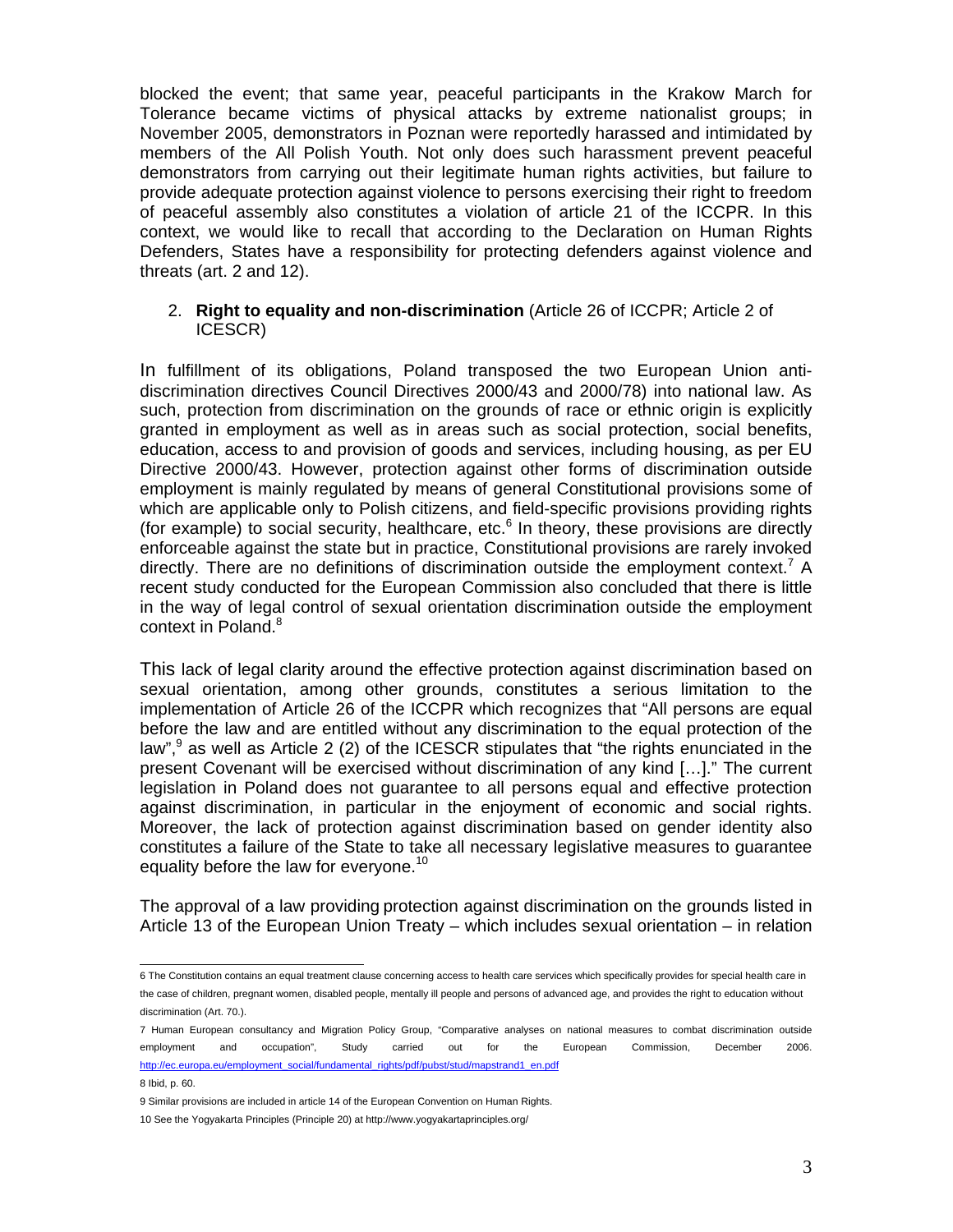to education, social protection, access to goods and services and health care would guarantee the effective implementation of the principle of non discrimination as enshrined by the ICCPR. We strongly recommend that the State considers the adoption of a horizontal anti-discrimination law with a view to levelling up and ensuring equal substantive and procedural protection against discrimination with regard to all grounds of discrimination, including sexual orientation and gender identity.<sup>11</sup>

### 3. **Right to education** (article 13 of ICESCR) **and right to freedom of expression** (article 19 of ICCPR)

The Polish Constitution contains a general equal treatment clause which provides the right to education without discrimination (Art. 70.). Yet, the right of everyone to education without discrimination on the basis of, and taking into account, their sexual orientation and gender identity has been severely challenged by Polish government officials over the past couple of years.

In June 2006, Mr Miroslav Sieltaycki was dismissed from his position as Director of the National In-Service Training Centre by the Minister for Education, Roman Giertych. It is reported that the reason for his dismissal was due to Mr Sieltaycki's involvement in the publication and dissemination of the Council of Europe's handbook entitled, "COMPASS: a Manual on Human Rights Education with Young People".<sup>12</sup>

In the spring of 2007, a legislative proposal aimed at "punishing anyone who promotes homosexuality or any other deviance of a sexual nature in education establishments" was announced by the Polish Deputy Prime Minister and Minister of Education Roman Giertych. The draft law included: dismissal, fines and imprisonment for teachers, school principals, lesbian and gay organisations and educators who do not comply with it; for instance, school administrators who allow gay rights groups to speak with pupils would be sanctioned, and health educators advocating for safer sex practices would be barred from entering schools. On 15 March 2007, the deputy Minister, Miroslaw Orzechowski, also announced that "teachers who reveal their homosexuality will be fired from work" under this legislation.

Such a proposal would seriously impede equal access to education and equal treatment of students, staff and teachers within the school system, without discrimination on grounds of sexual orientation, and would also violate the right to freedom of speech and access to information (article 19 of ICCPR). The European Commission also recognised that this proposed legislation would lead to a clear violation of the European Union antidiscrimination legislation and provisions (Directive 2000/78 on equal treatment in employment and of Article 13 of the Treaty)<sup>13</sup>. The draft law was strongly criticized by the European Parliament and the legislative proposal is closely monitored by the European Commission. At the moment, given the recent election of a new government, it is not clear what the fate of the draft law will be.

 11 In November 2007, the HRC issued concluding observations in its review of Austria which address similar issues. (CCPR/C/AUT/CO/4/CRP.1) 12 On 27 June 2006, the Special Representative on human rights defenders and the Special Rapporteur on the right to education sent an allegation letter concerning this case expressing concern that "that his dismissal may be an attempt to prevent the dissemination in Poland of educational material that promotes universal human rights and respect for diversity".

<sup>13 &</sup>quot;[…] were such a bill ever to be drafted, it would lead to the stigmatisation of a category of people on the grounds of sexual orientation, and for that reason it is unacceptable from the point of view of European law" (English translation).Speech of European Commissioner Vladimir Spidla before the European Parliament (18/04/07) on the « Draft declaration on homophobia in Europe and more specifically in Poland » (EMPL/G/4/GB)